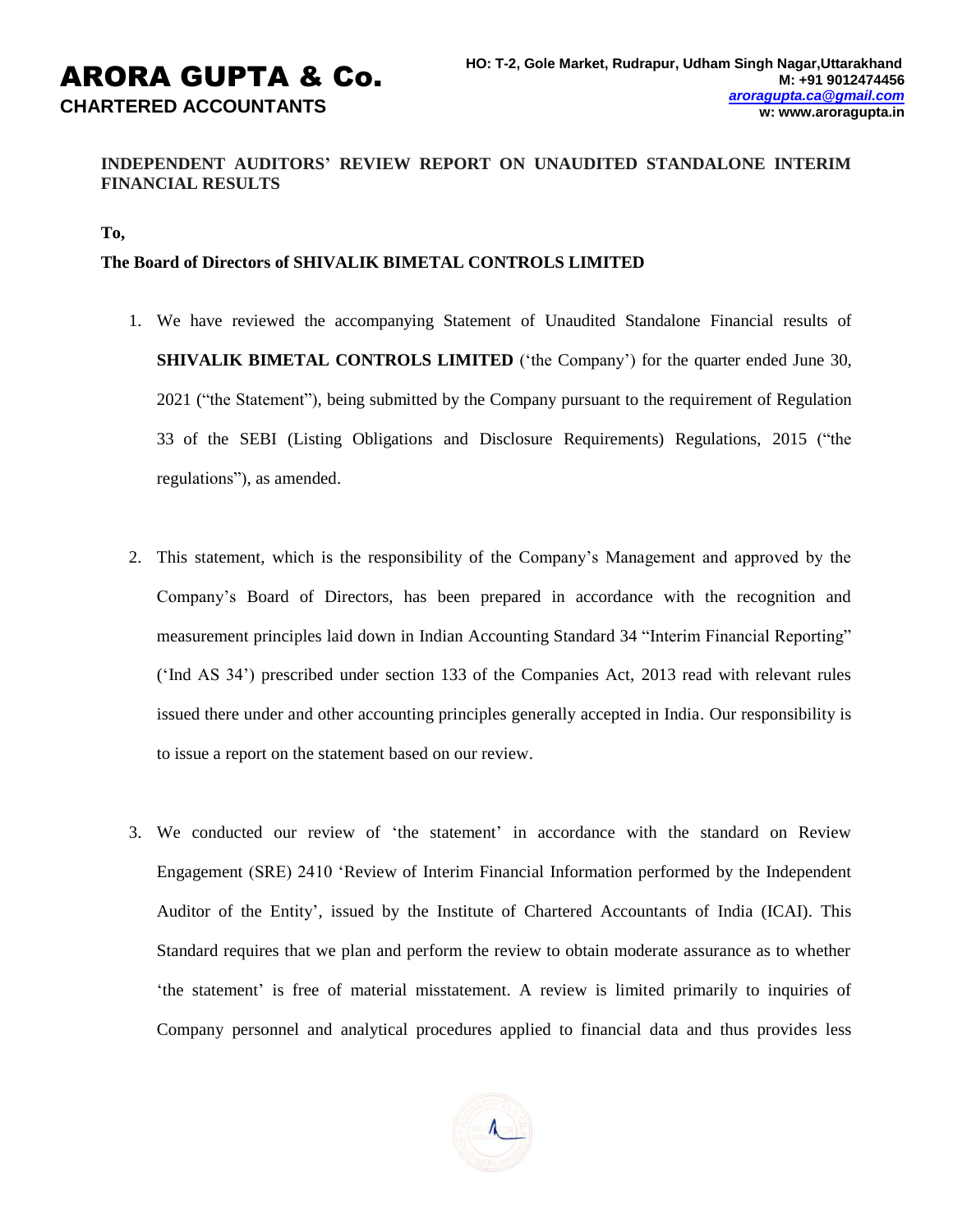assurance than an audit. We have not performed an audit and, accordingly, we do not express an audit opinion.

4. Based on our review conducted as stated above, nothing has come to our attention that causes us to believe that the accompanying Statement of unaudited financial results, prepared in accordance with the aforesaid Indian Accounting standards and other accounting principles generally accepted in India, has not disclosed the information required to be disclosed in terms of Regulation 33 of the SEBI (Listing Obligations and Disclosure Requirements) Regulations, 2015, as amended, including the manner in which it is to be disclosed, or that it contains any material misstatement.

> *For and On Behalf Of*; **ARORA GUPTA & Co.** Chartered Accountants Firm Registration No.: 021313C

Druct Aon

Place: New Delhi Date: August  $12<sup>th</sup>$ , 2021

**AMIT ARORA** Partner Membership No.: 514828 UDIN:21514828AAAACK5086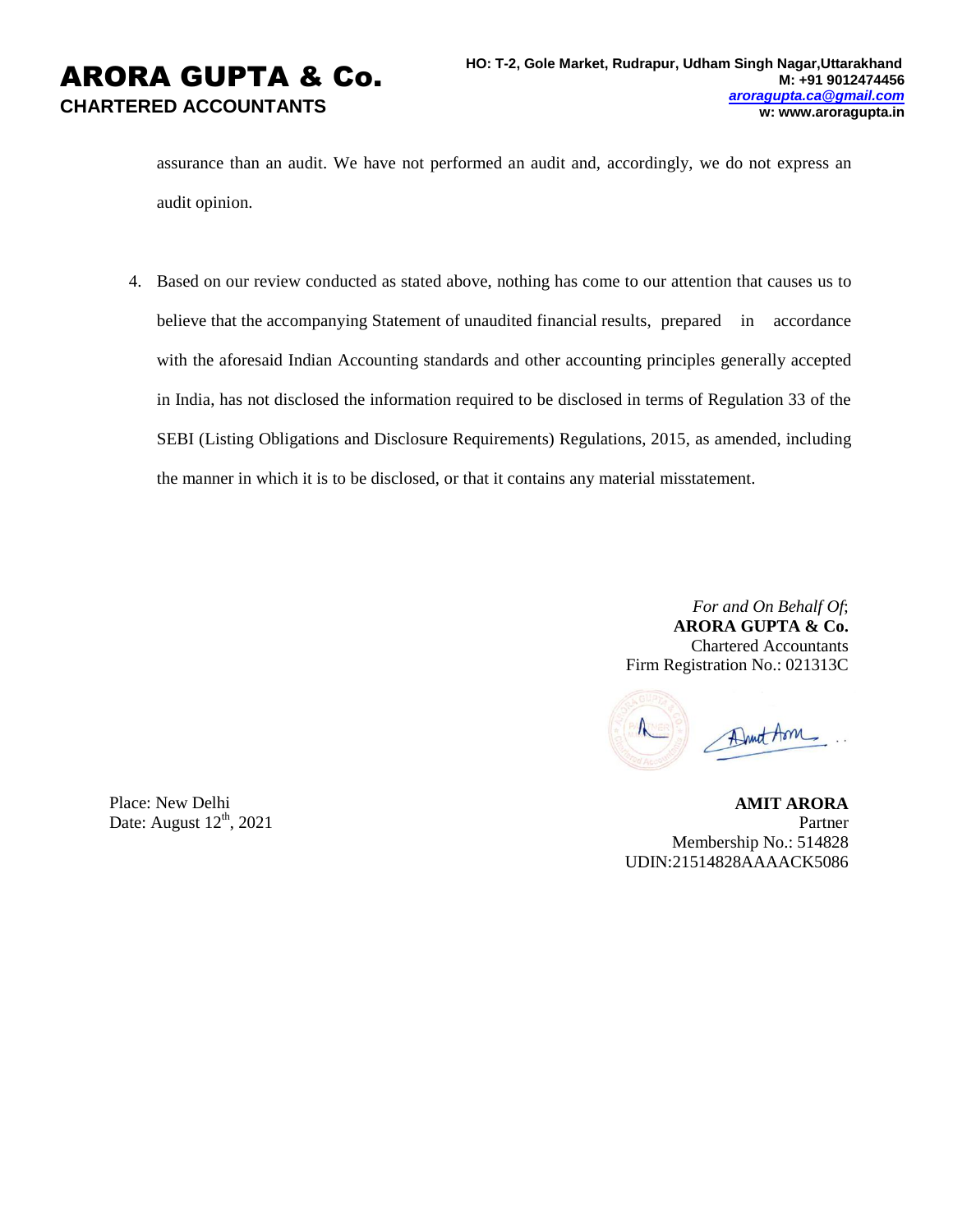### **SHIVALIK BIMETAL CONTROLS LIMITED**

Regd. Office: 16-18, New Electronics Complex

Chambaghat, District Solan (Himachal Pradesh)-173213

CIN : L27101HP1984PLC005862

 **STATEMENT OF UNAUDITED STANDALONE FINANCIAL RESULTS FOR THE QUARTER ENDED 30TH JUNE,2021**

|       |                                                                                                      |                          |                          |                          | (₹ in lakhs, except EPS) |
|-------|------------------------------------------------------------------------------------------------------|--------------------------|--------------------------|--------------------------|--------------------------|
|       |                                                                                                      | <b>Ouarter Ended</b>     |                          |                          | <b>Year Ended</b>        |
| S No. | Particulars                                                                                          | 30.06.2021               | 31.03.2021               | 30.06.2020               | 31.03.2021               |
|       |                                                                                                      | Unaudited                | Audited                  | Unaudited                | Audited                  |
|       |                                                                                                      |                          |                          |                          |                          |
| 1.    | Revenue from Operations                                                                              | 7,031.16                 | 6,686.47                 | 2.851.17                 | 20,372.17                |
| 2.    | Other Income                                                                                         | 85.06                    | 116.27                   | 68.99                    | 404.60                   |
| 3.    | Total Income (1+2)                                                                                   | 7,116.22                 | 6,802.74                 | 2,920.16                 | 20,776.77                |
| 4.    | Expenses                                                                                             |                          |                          |                          |                          |
|       | a) Cost of materials consumed                                                                        | 4,095.79                 | 3,736.41                 | 1,596.33                 | 11,288.64                |
|       | b) Purchase of stock-in-trade                                                                        | ÷.                       | $\mathcal{L}$            | $\mathbf{r}$             |                          |
|       | c) Changes in inventories of finished goods and work in progress                                     | (618.64)                 | (524.98)                 | (96.93)                  | (1,160.97)               |
|       | d) Employees benefit expense                                                                         | 591.33                   | 800.76                   | 350.92                   | 2,222.58                 |
|       | e) Finance costs                                                                                     | 43.84                    | 49.00                    | 38.16                    | 162.87                   |
|       | f) Depreciation and amortisation expense                                                             | 142.39                   | 155.74                   | 140.53                   | 589.90                   |
|       | g) Other expenses                                                                                    | 1,377.30                 | 1,408.92                 | 662.50                   | 4,408.16                 |
|       | <b>Total expenses</b>                                                                                | 5,632.01                 | 5,625.85                 | 2,691.51                 | 17,511.18                |
|       |                                                                                                      |                          |                          |                          |                          |
| 5.    | Profit from Operations before Exceptional Items and tax (3-4)<br>Exceptional Items- (Income)/Expense | 1,484.21                 | 1,176.89                 | 228.65                   | 3,265.59                 |
| 6.    |                                                                                                      |                          |                          |                          |                          |
| 7.    | Profit before Tax (5-6)                                                                              | 1.484.21                 | 1.176.89                 | 228.65                   | 3.265.59                 |
| 8.    | Tax expense                                                                                          |                          |                          |                          |                          |
|       | a) Current Tax                                                                                       | 388.75                   | 327.82                   | 72.00                    | 905.00                   |
|       | b) Deferred Tax                                                                                      | (22.61)                  | (7.91)                   | (13.18)                  | (54.59)                  |
|       | <b>Total Tax Expenses</b>                                                                            | 366.14                   | 319.91                   | 58.82                    | 850.41                   |
| 9.    | Net Profit for the Period (7-8)                                                                      | 1,118.07                 | 856.98                   | 169.83                   | 2,415.18                 |
| 10.   | <b>Other Comprehensive Income</b>                                                                    |                          |                          |                          |                          |
|       | a) i) Items that will not be reclassified to Profit & loss                                           | $\overline{a}$           | (12.65)                  | $\overline{\phantom{a}}$ | (11.36)                  |
|       | ii) Income Tax related to the above                                                                  | $\sim$                   | 3.18                     | $\overline{\phantom{a}}$ | 2.86                     |
|       | b) i) Items that will be reclassified to Profit & loss                                               | $\overline{\phantom{a}}$ | $\overline{\phantom{a}}$ | $\overline{\phantom{a}}$ | ä,                       |
|       | ii) Income Tax related to the above                                                                  | $\overline{\phantom{a}}$ | $\overline{a}$           | $\tilde{\phantom{a}}$    | $\blacksquare$           |
|       | Total Other Comprehensive Income for the period [a(i+ii)+b(i+ii)]                                    |                          | (9.47)                   |                          | (8.50)                   |
| 11.   | Total Comprehensive Income for the period (9+10)                                                     | 1,118.07                 | 847.51                   | 169.83                   | 2,406.68                 |
| 12.   | Paid-up equity share capital                                                                         |                          |                          |                          |                          |
|       | (Face Value of the Share ₹2/-Each)                                                                   | 768.06                   | 768.06                   | 768.06                   | 768.06                   |
| 13.   | Other Equity                                                                                         | $\overline{a}$           | ÷,                       | $\overline{a}$           | 13,055.40                |
| 14.   | Earnings Per Share (Face Value of the share ₹2/ each)                                                |                          |                          |                          |                          |
|       | a) Basic                                                                                             | 2.91                     | 2.21                     | 0.44                     | 6.27                     |
|       | b) Diluted                                                                                           | 2.91                     | 2.21                     | 0.44                     | 6.27                     |

 **NOTES:**

1. The above financial results were reviewed by the Audit Committee and approved by the Board of Directors of the Company at their respective meeting(s) held on 12th August, 2021. The Statutory Auditors of the Company have carried out the limited review of the standalone results and have expressed an unmodified report thereon.

2. These financial results have been prepared in accordance with the recognition and measurement principles of applicable Indian Accounting Standards ("Ind AS") notified under the Companies (Indian Accounting Standards) Rules, 2015 as specified in Section 133 of the Companies Act, 2013 read with the relevant rules issued thereunder and in terms of Regulation 33 of SEBI (Listing Obligations and Disclosure Requirements) Regulations, 2015, as amended, including relevant circulars issued by SEBI from time to time.

3. The figures for the quarter ended 31st March, 2021 are the balancing figures between audited figures in respect of the full financial year and published year-todate figures up to the end of 3rd quarter of the relevant financial year.

4. As the Company's activities involve predominantly one business segment i.e.,Process and Product Engineering, which are considered to be a single primary business segment, therefore the disclosure requirement of Ind AS-108, operating segments is not applicable.

5. The figures for the previous periods have been regrouped/rearranged, wherever necessary to conform to the current period's classification.

**Place: New Delhi Date: 12.08.2021**

 **For and on Behalf of Board of Directors**

**(N. S. Ghumman) Managing Director DIN : 00002052**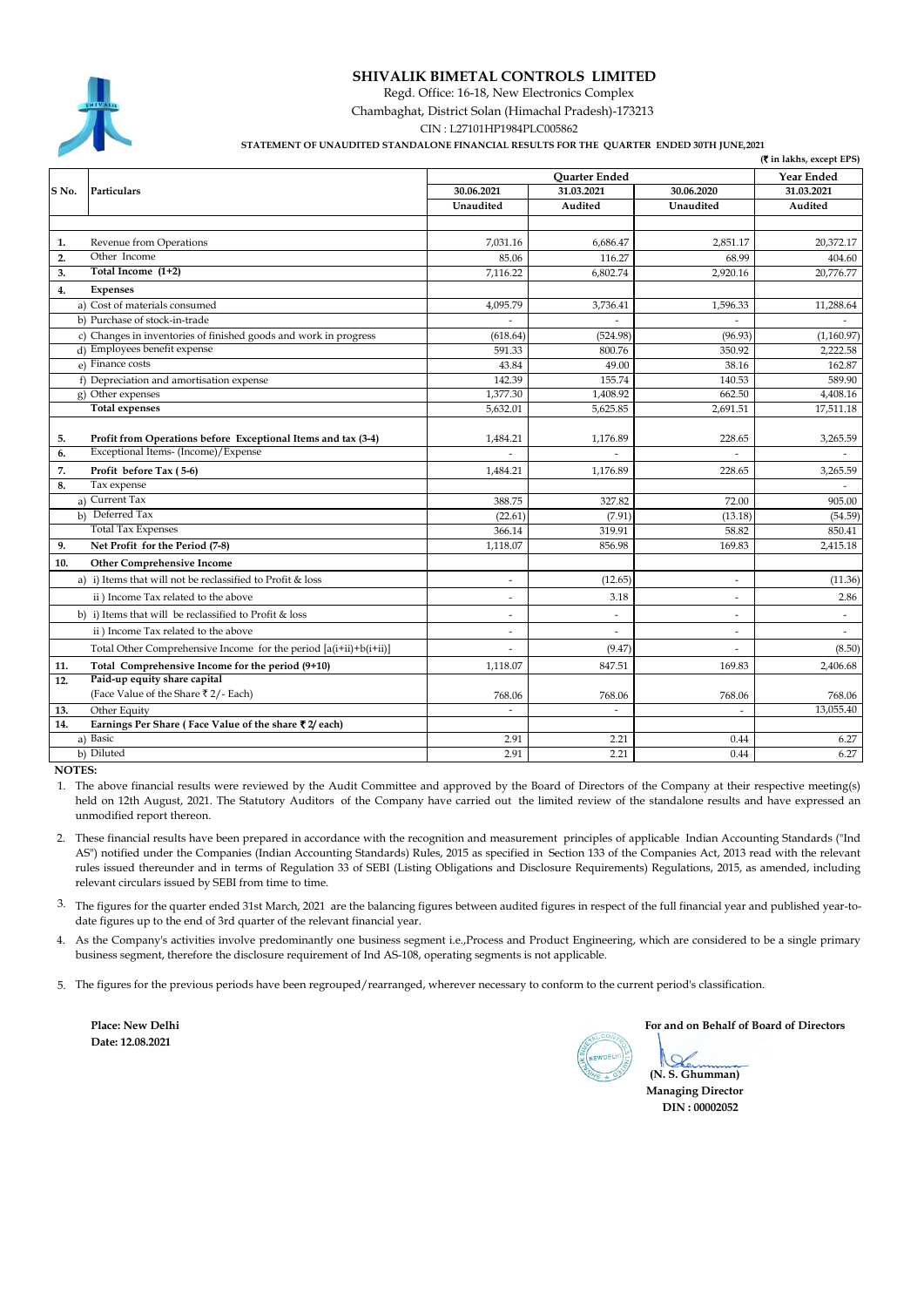# **INDEPENDENT AUDITORS' REVIEW REPORT ON REVIEW OF UNAUDITED CONSOLIDATED INTERIM FINANCIAL RESULTS**

**To,**

# **The Board of Directors of SHIVALIK BIMETAL CONTROLS LIMITED**

- 1. We have reviewed the accompanying Statement of Unaudited Consolidated Financial Results of **SHIVALIK BIMETAL CONTROLS LIMITED** ("the Parent") and its share of the net profit after tax and total comprehensive income of its Associate and Joint Ventures stated in paragraph no 4 (the Parent, Associate and Joint Ventures together referred to as the "Group") for the quarter ended June 30, 2021 ("the Statement"), being submitted by the Parent pursuant to the requirement of Regulation 33 of the SEBI (Listing Obligations and Disclosure Requirements) Regulations, 2015, as amended.
- 2. This Statement, which is the responsibility of the Parent's Management and approved by the Parent's Board of Directors, has been prepared in accordance with the recognition and measurement principles laid down in Indian Accounting Standard 34 "Interim Financial Reporting" as prescribed under Section 133 of the Companies Act, 2013 read with relevant rules issued there under and other accounting principles generally accepted in India. Our responsibility is to issue a report on 'the Statement' based on our review.
- 3. We conducted our review of 'the Statement' in accordance with the Standard on Review Engagement (SRE) 2410, "Review of Interim Financial Information Performed by the Independent Auditor of the Entity" issued by the Institute of Chartered Accountants of India (ICAI). This standard requires that we plan and perform the review to obtain moderate assurance as to whether 'the Statement' is free of material misstatement. A review is limited

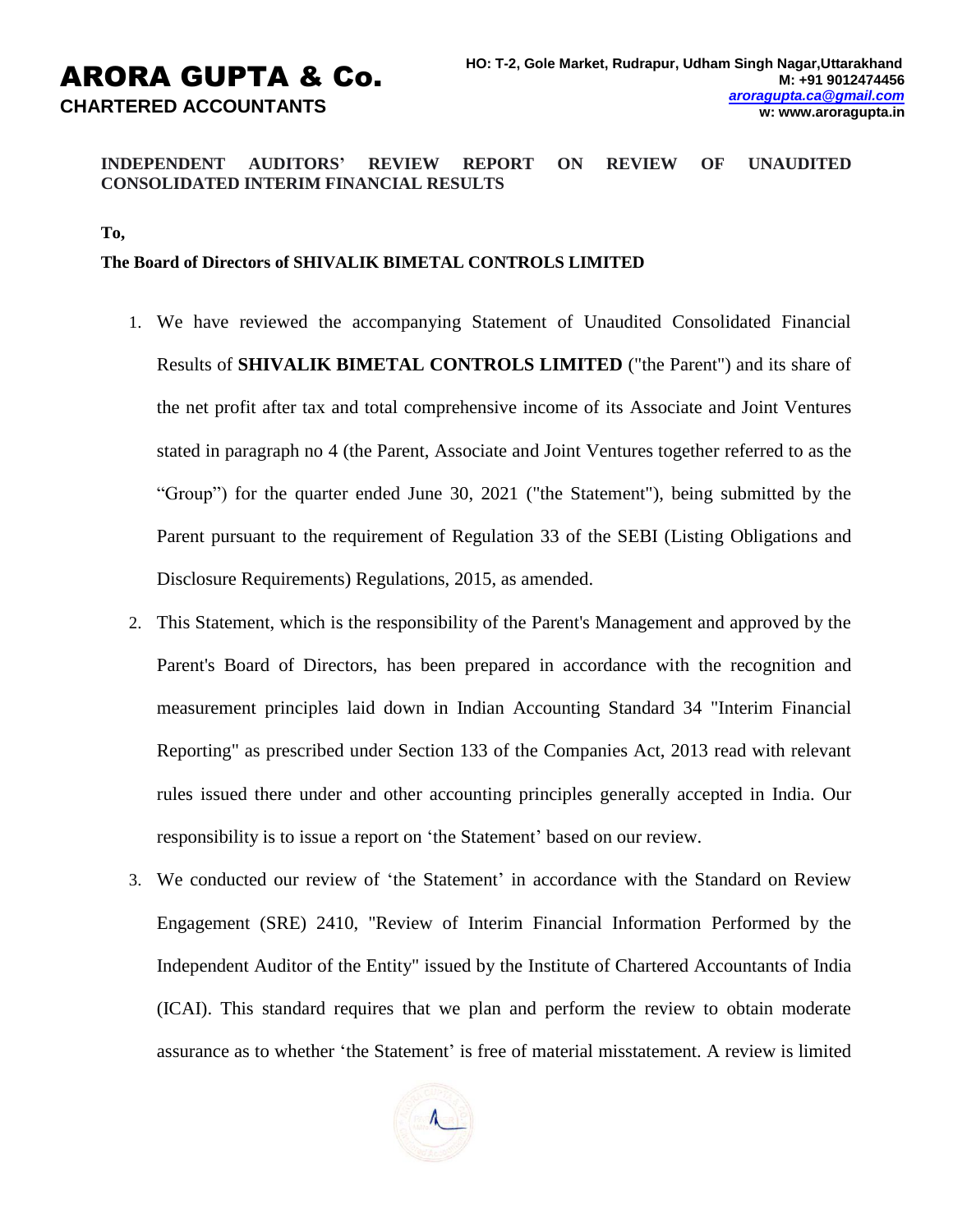# ARORA GUPTA & Co. **CHARTERED ACCOUNTANTS**

primarily to inquiries of the personnel and analytical procedures applied to financial data and thus provides less assurance than an audit. We have not performed an audit and accordingly, we do not express an audit opinion.

We also performed procedures in accordance with the Circular issued by the SEBI under Regulation 33 (8) of the SEBI (Listing Obligations and Disclosure Requirements) Regulations, 2015, as amended, to the extent applicable.

4. The statement includes the result of following entities;

| S.No | <b>Name of Entity</b>                             | Relationship             |  |
|------|---------------------------------------------------|--------------------------|--|
|      | Shivalik Bimetal Controls Limited                 | Parent Company           |  |
|      | Innovative Clad Solutions Private Limited         | Joint Venture            |  |
|      | Checon Shivalik Contact Solutions Private Limited | Joint Venture            |  |
|      | Shivalik Bimetal Engineers Private Limited        | <b>Associate Company</b> |  |

5. Based on our review conducted and procedures performed as stated in paragraph 3 above, and based on the consideration of the review report of the other auditors referred to in paragraph 6 below, nothing has come to our attention that causes us to believe that the accompanying Statement, prepared in accordance with the recognition and measurement principles laid down in the aforesaid Indian Accounting Standard and other accounting principles generally accepted in India, has not disclosed the information required to be disclosed in terms of Regulation 33 of the SEBI (Listing Obligations and Disclosure Requirements) Regulations, 2015, as amended, including the manner in which it is to be disclosed, or that it contains any material misstatement.

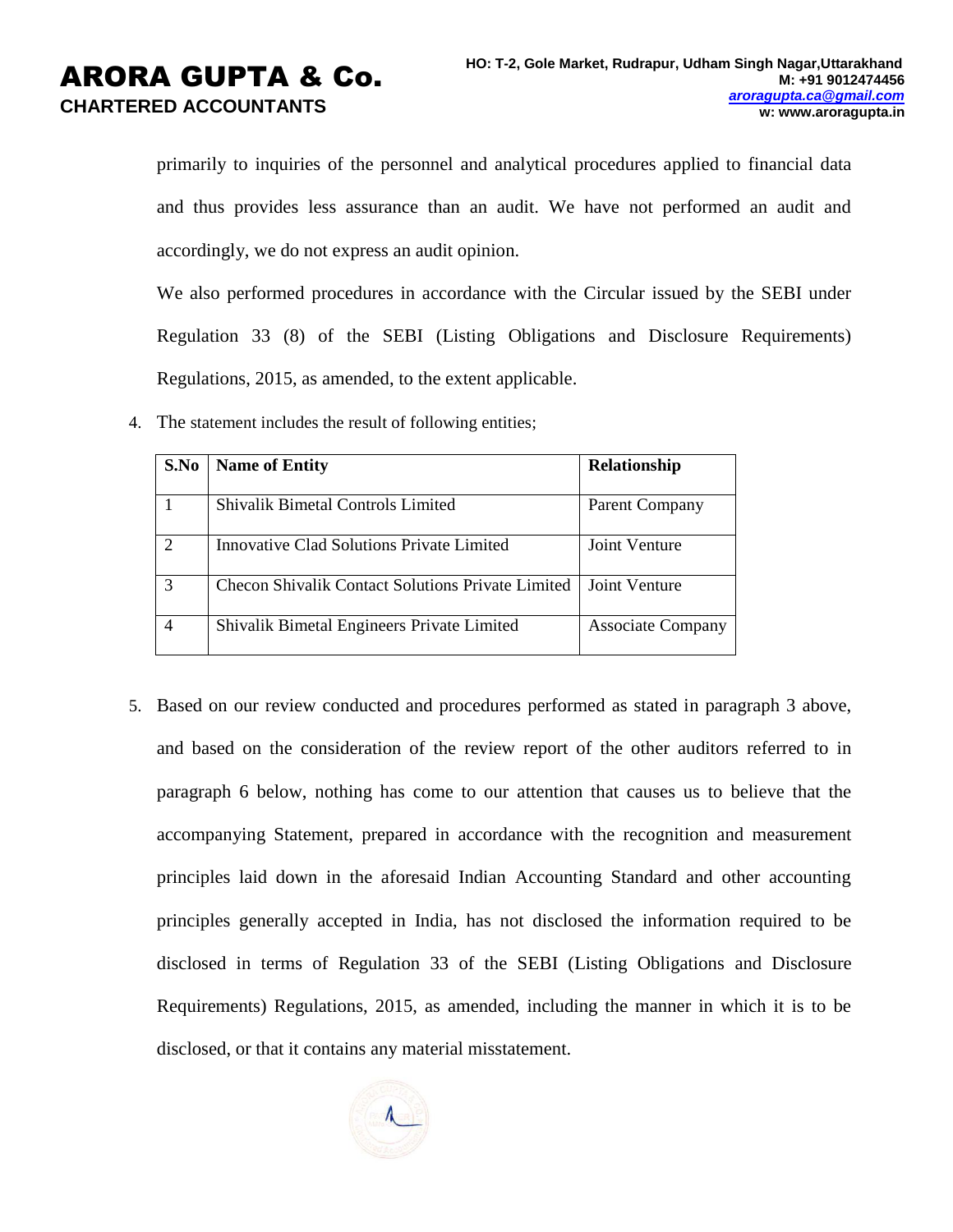6. We did not review the interim financial results of One Joint Venture and One Associate (listed at S.No 3 and 4 in the table at Paragraph 4) included in "the Statement", whose share of net profit (including other comprehensive income) Rs. 29.25 lakhs for the quarter ended June 30, 2021, as considered in the respective financial results of the entities included in the Group. These interim financial results have been reviewed by other auditors whose review reports have been furnished to us by the other auditors at the request of the management, and our conclusion in so far as it relates to the amounts and disclosures included in respect of the associate and Joint-venture is based solely on the review reports of such other auditors and the procedures performed by us as stated in paragraph 3 above.

Our conclusion on 'the statement' is not modified in respect of above matter.

*For and On Behalf Of*; **ARORA GUPTA & Co.** Chartered Accountants Firm Registration No.: 021313C

Afrait Aon

**AMIT ARORA** Partner Membership No.: 514828 UDIN: 21514828AAAACL2040

Place: New Delhi Date: August  $12<sup>th</sup>$ , 2021